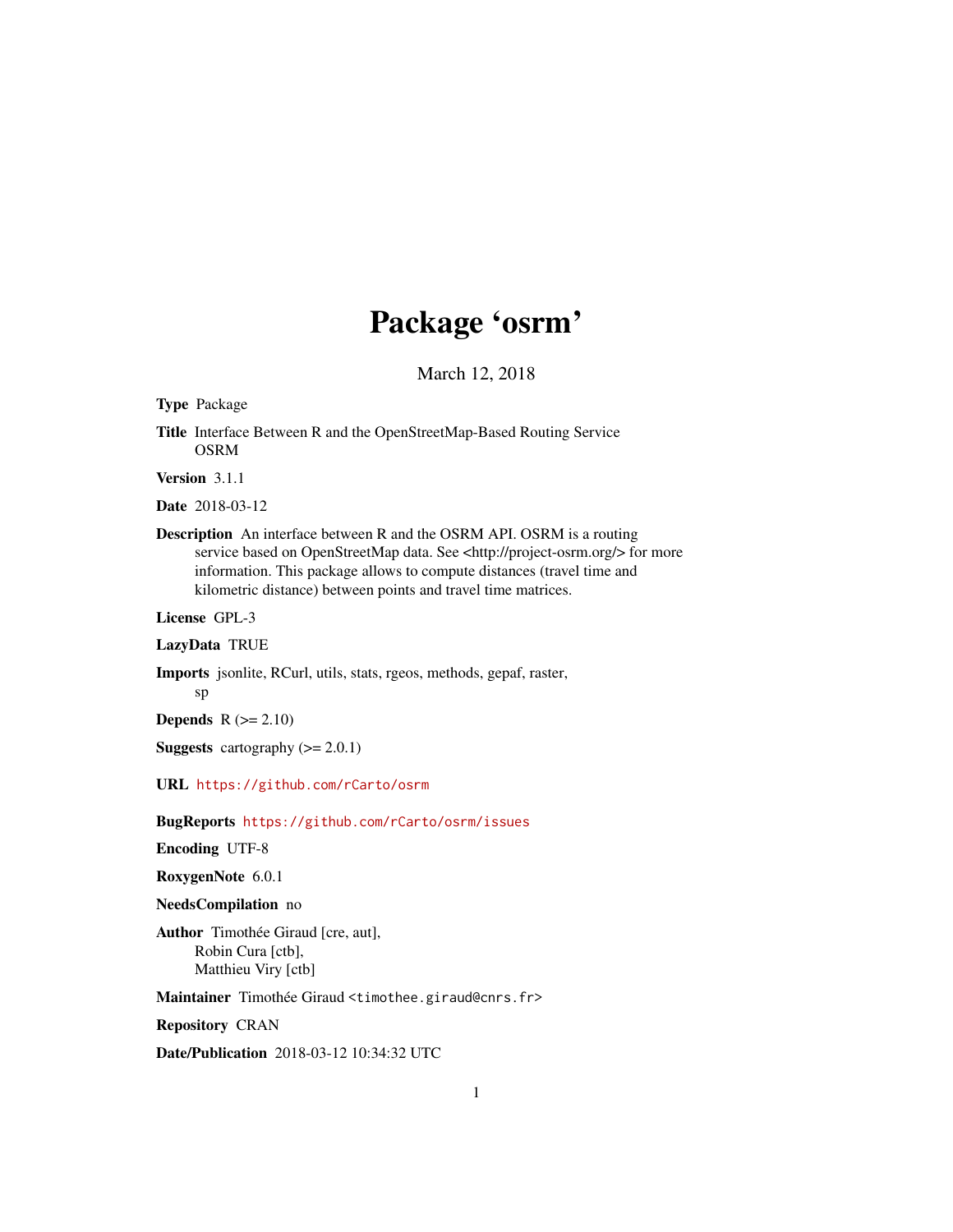### <span id="page-1-0"></span>R topics documented:

| Index | 18 |
|-------|----|
|       |    |
|       |    |
|       |    |
|       |    |
|       |    |
|       |    |
|       |    |
|       |    |
|       |    |
|       |    |

apotheke.df *Coordinates of 100 Random Pharmacies in Berlin*

#### Description

A data.frame of coordinates of 100 random pharmacies in Berlin. The projection is WGS 84.

#### Source

© OpenStreetMap contributors - <https://www.openstreetmap.org/copyright/en>.

apotheke.sp *SpatialPointsDataFrame of 100 Random Pharmacies in Berlin*

#### Description

100 random pharmacies in Berlin. The projection is WGS 84 / UTM zone 34N.

#### Source

© OpenStreetMap contributors - <https://www.openstreetmap.org/copyright/en>.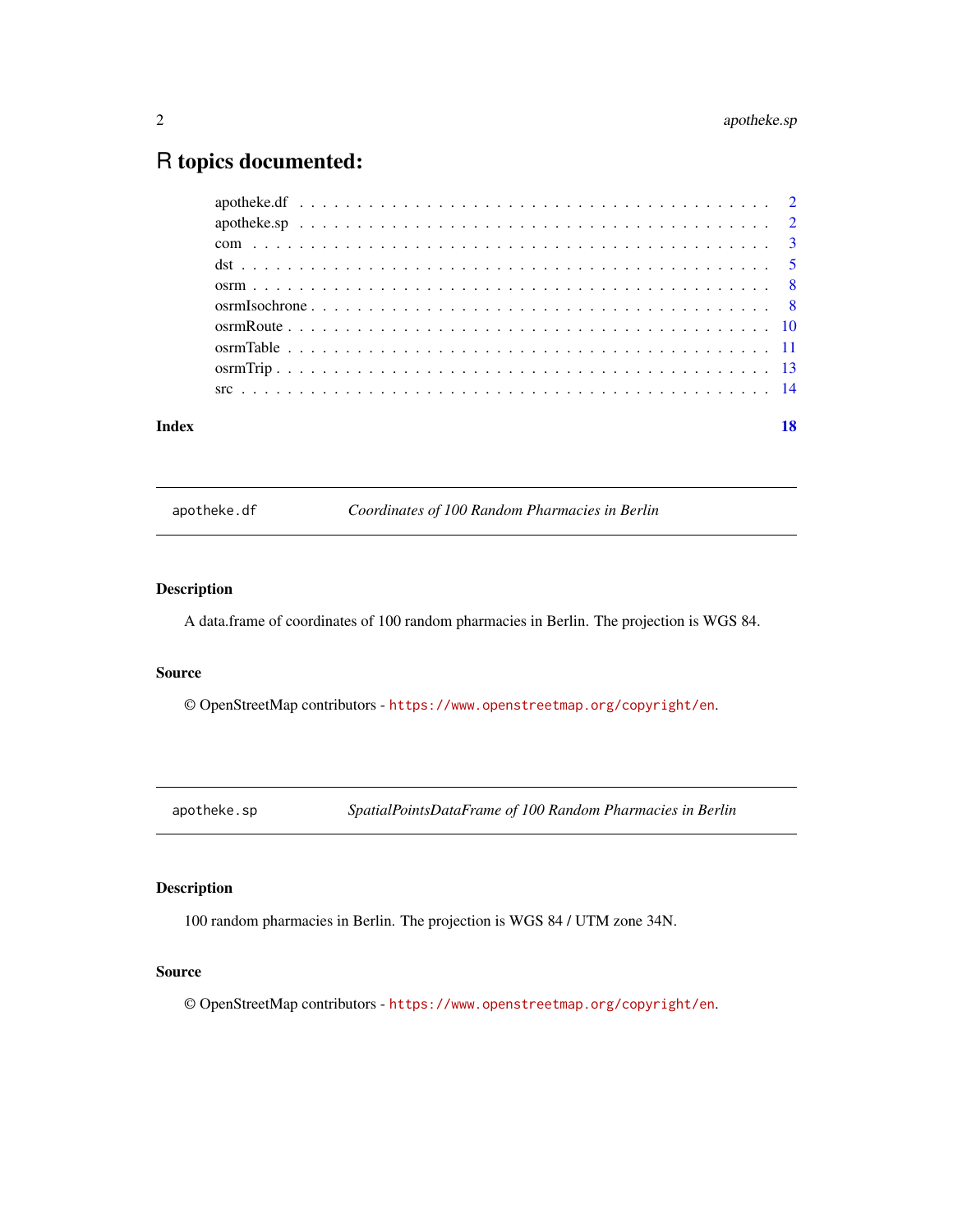<span id="page-2-0"></span>

#### Description

Coordinates of a set of communes in France. Coordinates are in WGS84.

#### Source

UMS RIATE

```
## Not run:
# Load data
data("com")
### osrmTable ###
# Inputs are data frames
# Travel time matrix
distCom \leq osrmTable(loc = com[1:50, c("comm_id","lon","lat")])
# First 5 rows and columns
distCom$durations[1:5,1:5]
# Travel time matrix with different sets of origins and destinations
distCom2 <- osrmTable(src = com[1:10,c("comm_id","lon","lat")],
                      dst = com[11:20,c("comm_id","lon","lat")])
# First 5 rows and columns
distCom2$durations[1:5,1:5]
# Inputs are SpatialPointsDataFrames
distCom <- osrmTable(loc = src)
# First 5 rows and columns
distCom$durations[1:5,1:5]
# Travel time matrix with different sets of origins and destinations
distCom2 <- osrmTable(src = src, dst = dst)
# First 5 rows and columns
distCom2$durations[1:5,1:5]
### osrmRoute ###
# Travel path between points
route \leq osrmRoute(src = com[1, c("comm_id", "lon","lat")],
                   dst = com[15, c("comm_id", "lon","lat")])
# Display the path
plot(com[c(1, 15), 3:4], asp =1, col = "red", pch = 20, cex = 1.5)
points(route[,1:2], type = "l", lty = 2)
text(com[c(1,15),3:4], labels = com[c(1,15),2], pos = 2)
```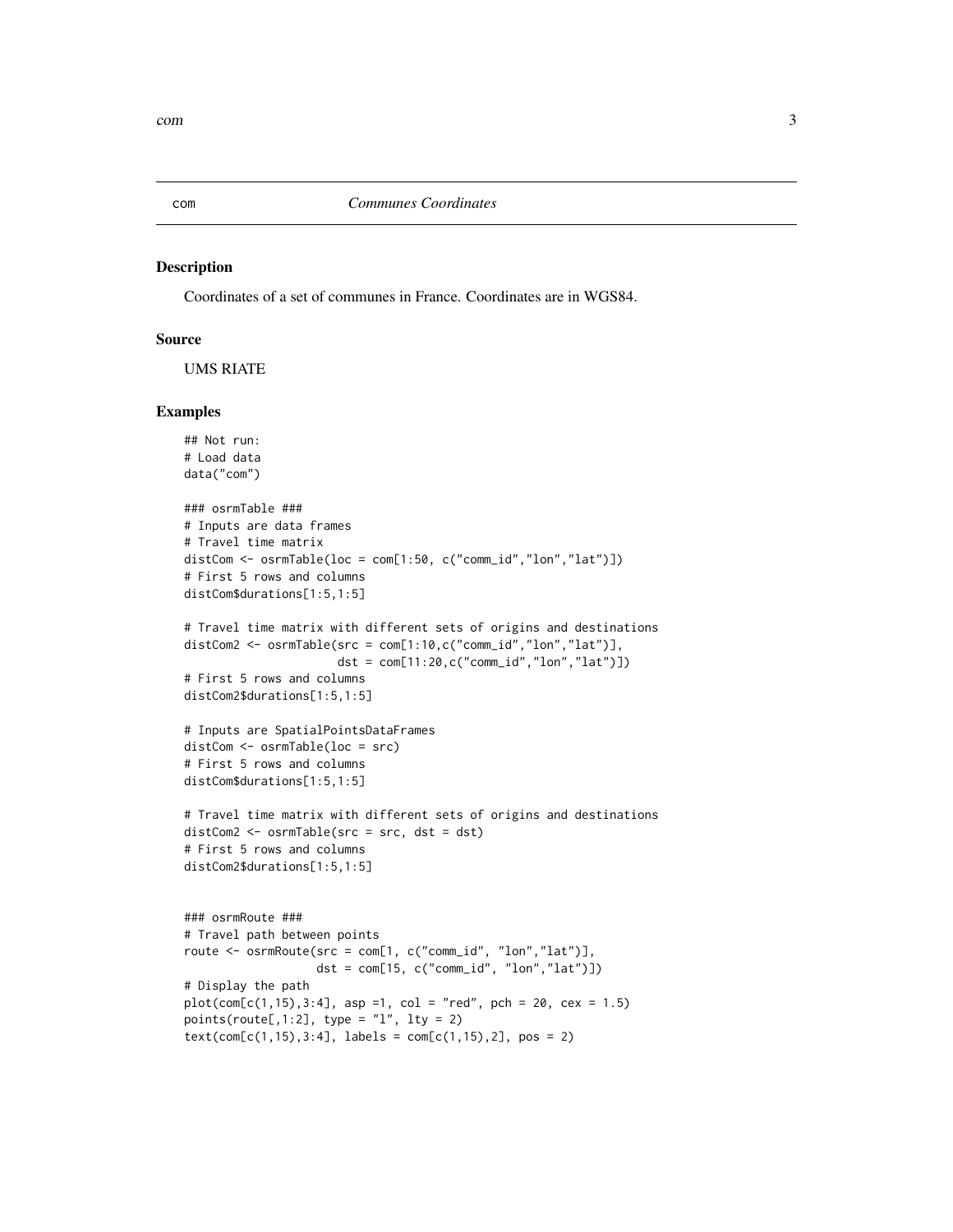```
# Travel path between points - output a SpatialLinesDataFrame
route2 <- osrmRoute(src=c("Bethune", 2.64781, 50.5199),
                    dst = c("Renescure", 2.369521, 50.72761),
                    sp = TRUE, overview = "full")# Display the path
plot(com[c(1,4),3:4], asp =1, col = "red", pch = 20, cex = 1.5)
plot(root2, 1ty = 1, 1wd = 4, add = TRUE)plot(route2, lty = 1, lwd = 1, col = "white", add=True()text(com[c(1,4),3:4], labels = com[c(1,4),2], pos = 2)# Input is SpatialPointsDataFrames
route3 <- osrmRoute(src = src[1,], \, dst = dst[1,], \, sp = TRUE)route3@data
### osrmTrip ###
# Get a trip with a id lat lon data.frame
trips \leq osrmTrip(loc = com[1:9, c(1,3,4)])
# Display the trip
plot(trips[[1]]$trip , col = 1:5)
points(com[1:10, 3:4], pch = 20, col = "red", cex = 0.5)
# Map
if(require("cartography")){
  osm <- getTiles(x = trips[[1]]$trip, crop = TRUE, type = "osmgrayscale")
  tilesLayer(x = osm)
  plot(trips[[1]]$trip, col = 1:5, add = TRUE)
  points(com[1:9, 3:4], pch = 20, col = "red", cex = 2)}
# Get a trip with a SpatialPointsDataFrame
trips <- osrmTrip(loc = src)
# Man
if(require("cartography")){
  osm <- getTiles(x = trips[[1]]$trip, crop = TRUE, type = "osmgrayscale")
  tilesLayer(x = osm)
  plot(src, pch = 20, col = "red", cex = 2, add = TRUE)plot(trips[[1]]$trip, col = 1:5, add = TRUE, lwd=2)
}
### osrmIsochrone
# Get isochones with lon/lat coordinates, default breaks
iso <- osrmIsochrone(loc = c(6.026875, 48.93447))
plot(iso, col = paste0(rep("grey", nrow(iso)), c(seq(80,20,length.out = nrow(iso)))))
# Map
if(require("cartography")){
  osm \le getTiles(x = iso, crop = TRUE, type = "osmgrayscale")
```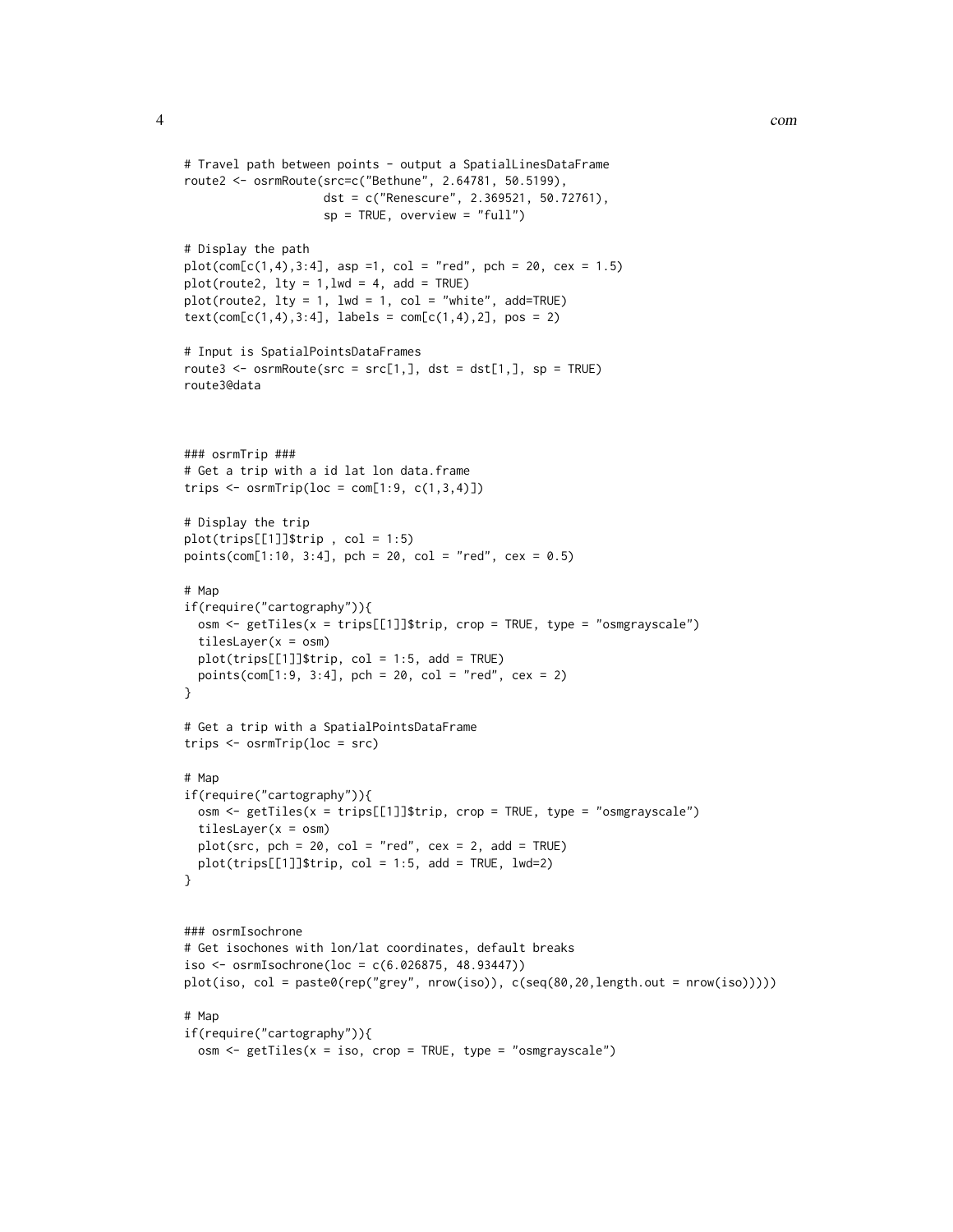```
tilesLayer(x = osm)
  breaks <- sort(c(unique(iso$min), max(iso$max)))
  cartography::choroLayer(spdf = iso,
                          var = "center", breaks = breaks,
                          border = NA,
                          legend.pos = "topleft",legend.frame = TRUE,
                          legend.title.txt = "Isochrones\n(min)",
                          add = TRUE)
}
# Get isochones with a SpatialPointsDataFrame, custom breaks
iso2 <- osrmIsochrone(loc = src[1,], breaks = seq(from = 0, to = 40, by = 5))
# Map
if(require("cartography")){
  osm2 \leq-getTiles(x = iso2, crop = TRUE, type = "osmgrayscale")tilesLayer(x = osm2)
  breaks2 <- sort(c(unique(iso2$min), max(iso2$max)))
  cartography::choroLayer(spdf = iso2,
                          var = "center", breaks = breaks2,
                          border = NA,
                          legend.pos = "topleft",legend.frame = TRUE,
                          legend.title.txt = "Isochrones\n(min)",
                          add = TRUE)
}
```

```
## End(Not run)
```
dst *SpatialPointsDataFrame of 10 Communes in France*

#### Description

10 communes in France. The projection is RGF93 / Lambert-93.

#### Source

UMS RIATE

```
## Not run:
# Load data
data("com")
### osrmTable ###
# Inputs are data frames
# Travel time matrix
distCom <- osrmTable(loc = com[1:50, c("comm_id","lon","lat")])
```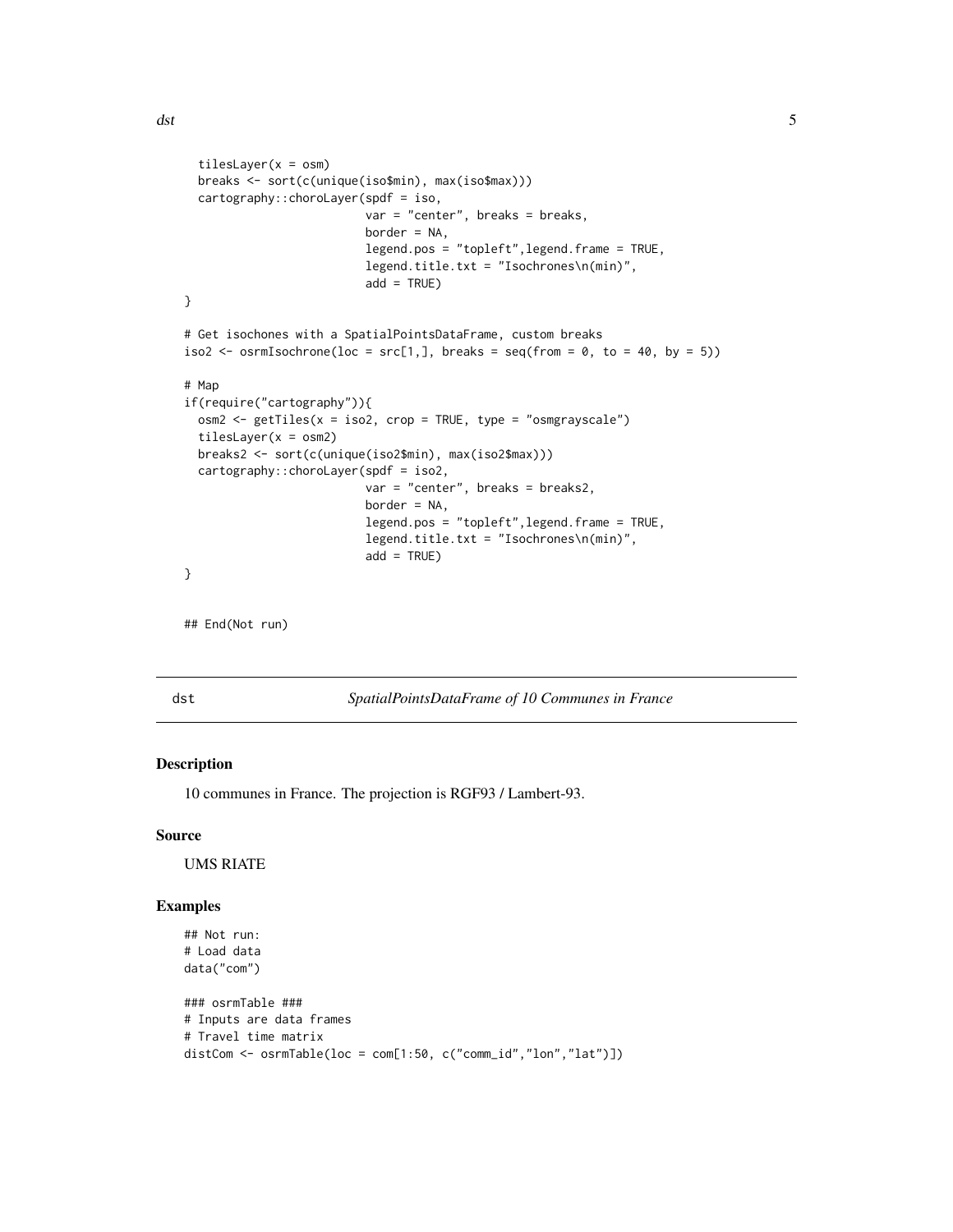```
# First 5 rows and columns
distCom$durations[1:5,1:5]
# Travel time matrix with different sets of origins and destinations
distCom2 <- osrmTable(src = com[1:10,c("comm_id","lon","lat")],
                      dst = com[11:20,c("comm_id","lon","lat")])
# First 5 rows and columns
distCom2$durations[1:5,1:5]
# Inputs are SpatialPointsDataFrames
distCom <- osrmTable(loc = src)
# First 5 rows and columns
distCom$durations[1:5,1:5]
# Travel time matrix with different sets of origins and destinations
distCom2 <- osrmTable(src = src, dst = dst)
# First 5 rows and columns
distCom2$durations[1:5,1:5]
### osrmRoute ###
# Travel path between points
route <- osrmRoute(src = com[1, c("comm_id", "lon","lat")],
                   dst = com[15, c("comm_id", "lon","lat")])
# Display the path
plot(com[c(1, 15), 3:4], asp =1, col = "red", pch = 20, cex = 1.5)
points(route[,1:2], type = "l", lty = 2)
text(com[c(1,15),3:4], labels = com[c(1,15),2], pos = 2)# Travel path between points - output a SpatialLinesDataFrame
route2 <- osrmRoute(src=c("Bethune", 2.64781, 50.5199),
                    dst = c("Renescure", 2.369521, 50.72761),
                    sp = TRUE, overview = "full")# Display the path
plot(com[c(1,4),3:4], asp =1, col = "red", pch = 20, cex = 1.5)
plot(root2, 1ty = 1, 1wd = 4, add = TRUE)plot(root2, 1ty = 1, 1wd = 1, col = "white", add=True)text(com[c(1,4),3:4], labels = com[c(1,4),2], pos = 2)# Input is SpatialPointsDataFrames
route3 <- osrmRoute(src = src[1,], dist = dst[1,], sp = TRUE)route3@data
### osrmTrip ###
# Get a trip with a id lat lon data.frame
trips \leq osrm\text{Trip}(\text{loc} = \text{com}[1:9, c(1,3,4)])# Display the trip
plot(trips[[1]]$trip , col = 1:5)
points(com[1:10, 3:4], pch = 20, col = "red", cex = 0.5)
```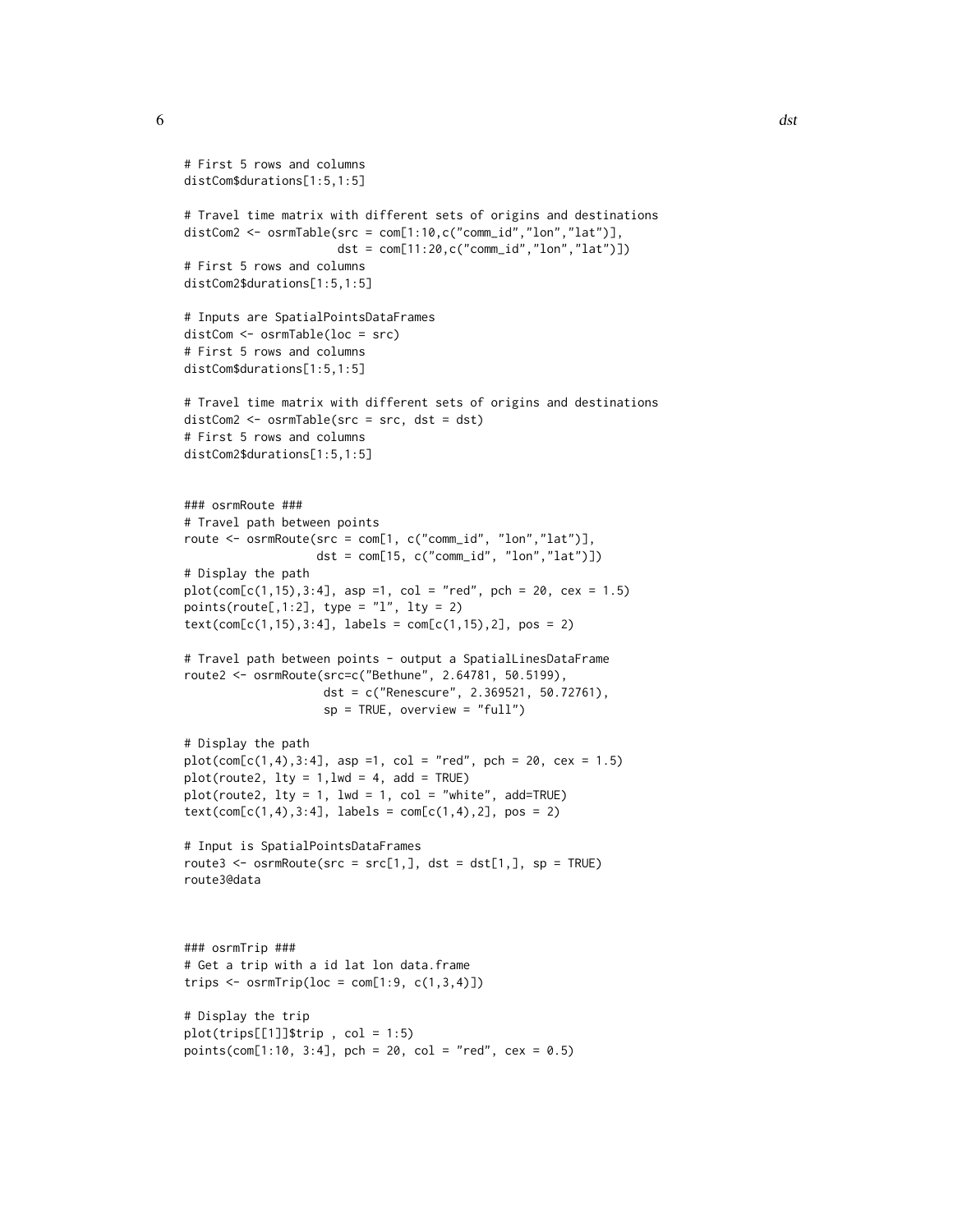```
# Map
if(require("cartography")){
  osm <- getTiles(x = trips[[1]]$trip, crop = TRUE, type = "osmgrayscale")
  tilesLayer(x = osm)
  plot(trips[[1]]$trip, col = 1:5, add = TRUE)
  points(com[1:9, 3:4], pch = 20, col = "red", cex = 2)}
# Get a trip with a SpatialPointsDataFrame
trips <- osrmTrip(loc = src)
# Map
if(require("cartography")){
  osm <- getTiles(x = trips[[1]]$trip, crop = TRUE, type = "osmgrayscale")
  tilesLayer(x = osm)
  plot(src, pch = 20, col = "red", cex = 2, add = TRUE)plot(trips[[1]]$trip, col = 1:5, add = TRUE, lwd=2)
}
### osrmIsochrone
# Get isochones with lon/lat coordinates, default breaks
iso <- osrmIsochrone(loc = c(6.026875, 48.93447))
plot(iso, col = paste0(rep("grey", nrow(iso)), c(seq(80,20,length.out = nrow(iso)))))
# Map
if(require("cartography")){
  osm <- getTiles(x = iso, crop = TRUE, type = "osmgrayscale")
  tilesLayer(x = osm)
  breaks <- sort(c(unique(iso$min), max(iso$max)))
  cartography::choroLayer(spdf = iso,
                          var = "center", breaks = breaks,
                          border = NA,
                          legend.pos = "topleft",legend.frame = TRUE,
                          legend.title.txt = "Isochrones\n(min)",
                          add = TRUE)
}
# Get isochones with a SpatialPointsDataFrame, custom breaks
iso2 <- osrmIsochrone(loc = src[1,], breaks = seq(from = 0, to = 40, by = 5))
# Map
if(require("cartography")){
  osm2 \leq-getTiles(x = iso2, crop = TRUE, type = "osmgrayscale")tilesLayer(x = osm2)
  breaks2 <- sort(c(unique(iso2$min), max(iso2$max)))
  cartography::choroLayer(spdf = iso2,
                          var = "center", breaks = breaks2,
                          border = NA,
                          legend.pos = "topleft",legend.frame = TRUE,
                          legend.title.txt = "Isochrones\n(min)",
                          add = TRUE)
```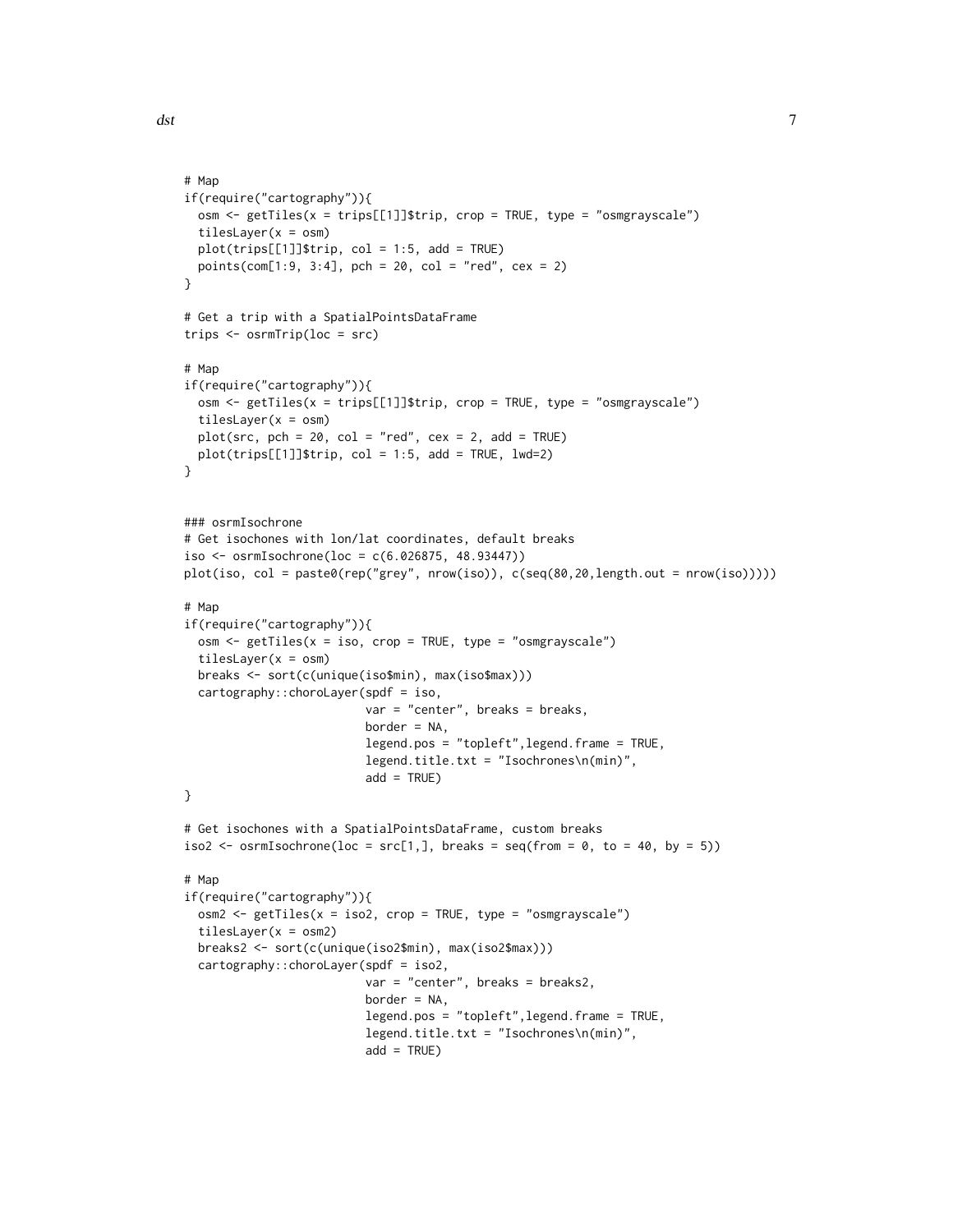<span id="page-7-0"></span>}

```
## End(Not run)
```
osrm *Shortest Paths and Travel Time from OpenStreetMap via an OSRM API*

#### Description

An interface between R and the OSRM API.

OSRM is a routing service based on OpenStreetMap data. See <http://project-osrm.org/> for more information. This package allows to compute distances (travel time and kilometric distance) between points and travel time matrices.

- [osrmTable](#page-10-1) Get travel time matrices between points.
- [osrmRoute](#page-9-1) Get the shortest path between two points.
- [osrmTrip](#page-12-1) Get the travel geometry between multiple unordered points.
- [osrmIsochrone](#page-7-1) Get a SpatialPolygonsDataFrame of isochrones.

#### Note

This package relies on the usage of a running OSRM service (tested with version 5.17.0 of the OSRM API).

To change the OSRM server, change the osrm.server option: options(osrm.server = "http://address.of.the.server/").

To change the profile (driving is set by default), use the osrm.profile option: options(osrm.profile = "name.of.the.profile")

<span id="page-7-1"></span>osrmIsochrone *Get a SpatialPolygonsDataFrame of Isochrones*

#### Description

Based on [osrmTable](#page-10-1), this function buids a SpatialPolygonsDataFrame of isochrones.

#### Usage

```
osrmIsochrone(loc, breaks = seq(from = 0, to = 60, length.out = 7),
  res = 30)
```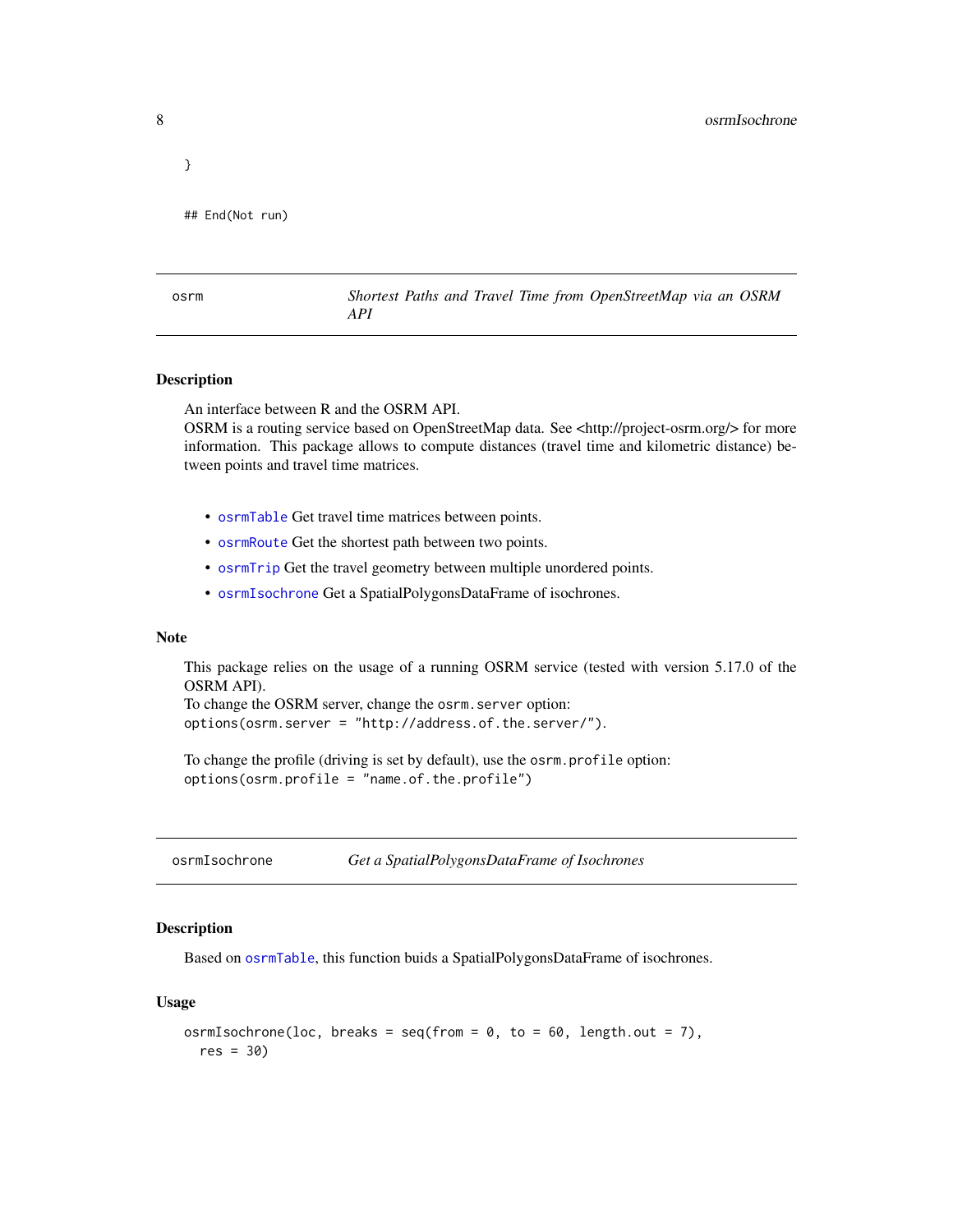#### <span id="page-8-0"></span>osrmIsochrone 9

#### **Arguments**

| loc    | a numeric vector of longitude and latitude (WGS84) or a Spatial Points Data Frame<br>or a SpatialPolygonsDataFrame of the origine point. |
|--------|------------------------------------------------------------------------------------------------------------------------------------------|
| breaks | a numeric vector of isochrone values (in minutes).                                                                                       |
| res    | number of points used to compute isochrones, one side of the square grid, the<br>total number of points will be res*res.                 |

#### Value

A SpatialPolygonsDateFrame of isochrones is returned. The data frame of the output contains four fields: id (id of each polygon), min and max (minimum and maximum breaks of the polygon), center (central values of classes).

#### See Also

[osrmTable](#page-10-1)

```
## Not run:
# Load data
data("berlin")
# Get isochones with lon/lat coordinates, default breaks
iso <- osrmIsochrone(loc = c(13.43853,52.47728), breaks = seq(0, 15, 1), res = 70)
library(sp)
plot(iso, col = colorRampPalette(colors = c('grey80', 'grey20'))(14))
# Map
if(require("cartography")){
  osm \le getTiles(x = iso, crop = TRUE, type = "osmgrayscale")
  tilesLayer(x = osm)
  breaks <- sort(c(unique(iso$min), max(iso$max)))
  cartography::choroLayer(spdf = iso,
                          var = "center", breaks = breaks,col = paste0(rev(carto.pal("green.pal",
                                                     length(breaks)+1)),99),
                          border = NA,
                          legend.pos = "topleft",legend.frame = TRUE,
                          legend.title.txt = "Isochrones\n(min)",
                          add = TRUE)
}
# Get isochones with a SpatialPointsDataFrame, custom breaks
iso2 <- osrmIsochrone(loc = apotheke.sp[10,],
                      breaks = seq(from = 0, to = 16, by = 2)# Map
if(require("cartography")){
  osm2 <- getTiles(x = iso2, crop = FALSE, type = "osmgrayscale")
```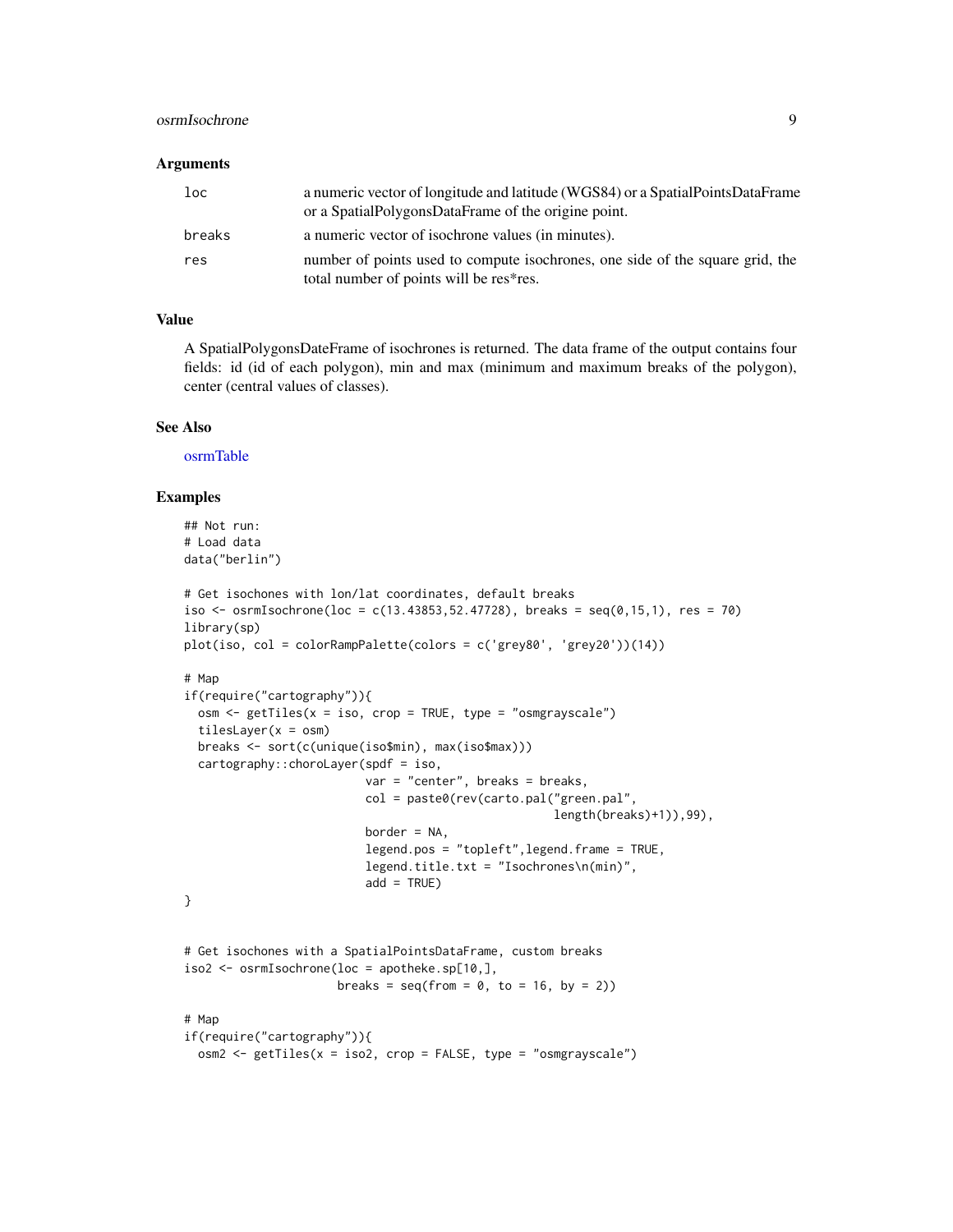```
tileslayer(x = osm2)breaks2 <- sort(c(unique(iso2$min), max(iso2$max)))
 cartography::choroLayer(spdf = iso2,
                          var = "center", breaks = breaks2,
                          border = NA,
                          legend.pos = "topleft",legend.frame = TRUE,
                          legend.title.txt = "Isochrones\n(min)",
                          add = TRUE)
}
```
## End(Not run)

<span id="page-9-1"></span>osrmRoute *Get the Shortest Path Between Two Points*

#### Description

Build and send an OSRM API query to get the travel geometry between two points. This function interfaces the *route* OSRM service.

#### Usage

```
osrmRoute(src, dst, overview = "simplified", sp = FALSE)
```
#### Arguments

| src      | a numeric vector of identifier, longitude and latitude (WGS84), a SpatialPoints-<br>DataFrame or a SpatialPolygonsDataFrame of the origine point.        |
|----------|----------------------------------------------------------------------------------------------------------------------------------------------------------|
| dst      | a numeric vector of identifier, longitude and latitude (WGS84), a SpatialPoints-<br>DataFrame or a SpatialPolygonsDataFrame of the destination point.    |
| overview | "full", "simplified" or FALSE. Add geometry either full (detailed), simplified<br>according to highest zoom level it could be display on, or not at all. |
| sp       | if sp is TRUE the function returns a SpatialLinesDataFrame.                                                                                              |

#### Value

If sp is FALSE, a data frame is returned. It contains the longitudes and latitudes of the travel path between the two points.

If sp is TRUE a SpatialLinesDataFrame is returned. It contains 4 fields : identifiers of origine and destination, travel time in minutes and travel distance in kilometers.

If overview is FALSE, a named numeric vector is returned. It contains travel time (in minutes) and travel distance (in kilometers).

<span id="page-9-0"></span>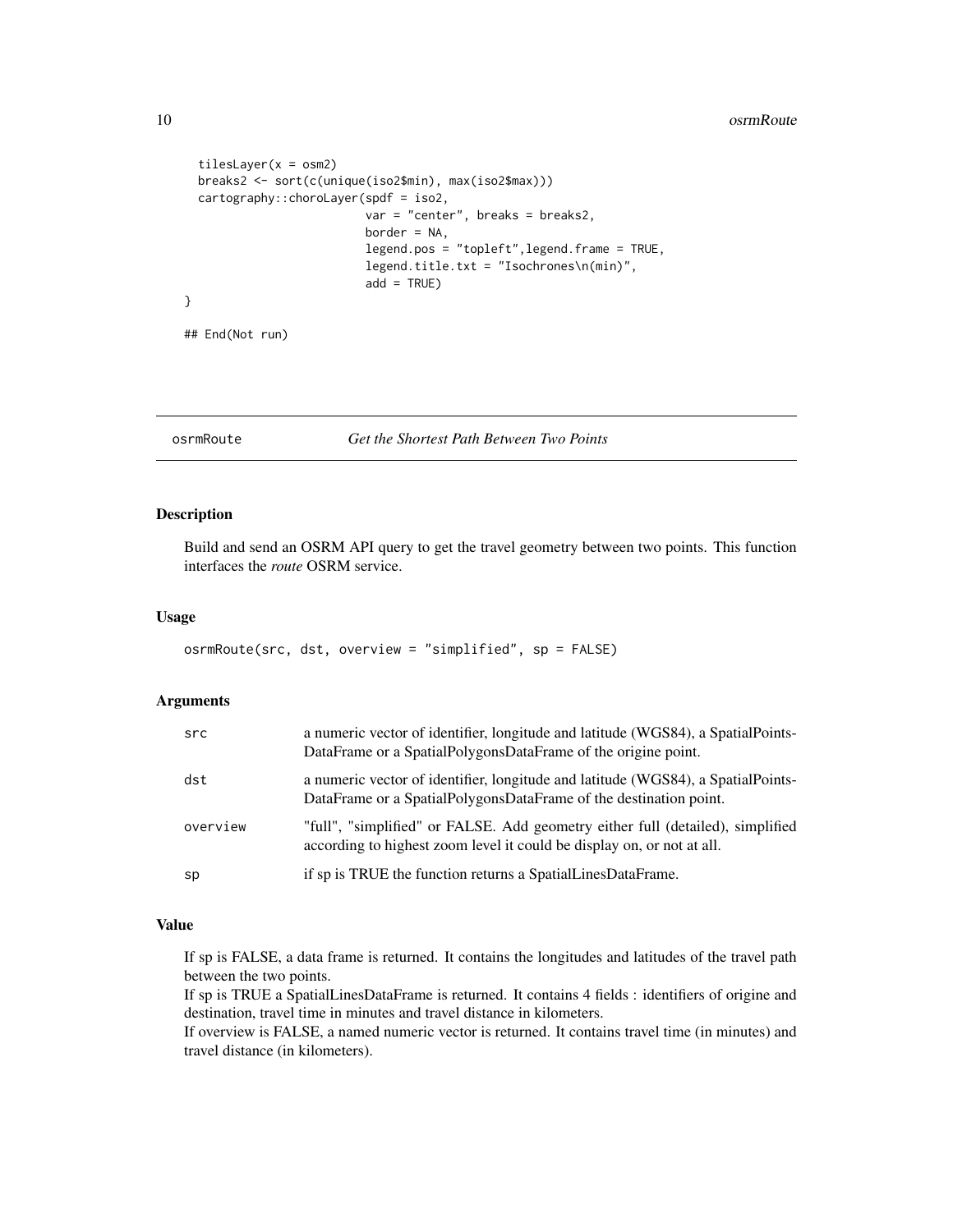#### <span id="page-10-0"></span>osrmTable 11

#### Examples

```
## Not run:
# Load data
data("berlin")
# Travel path between points
route <- osrmRoute(src = apotheke.df[1, c("id", "lon","lat")],
                   dst = apotheke.df[15, c("id", "lon","lat")])
# Display the path
plot(root[,1:2], type = "1", lty = 2, asp = 1)points(apotheke.df[c(1,15),2:3], col = "red", pch = 20, cex = 1.5)text(apotheke.df[c(1,15),2:3], labels = c("A", "B"), pos = 1)
# Travel path between points - output a SpatialLinesDataFrame
route2 <- osrmRoute(src = c("A", 13.23889, 52.54250),
                    dst = c("B", 13.45363, 52.42926),
                    sp = TRUE, overview = "full")
# Display the path
library(sp)
plot(root2, 1ty = 1, 1wd = 4, asp = 1)plot(root2, lty = 1, lwd = 1, col = "white", add=True)points(x = c(13.23889, 13.45363), y = c(52.54250, 52.42926),
       col = "red", \text{ pch} = 20, \text{ cex} = 1.5)text(x = c(13.23889, 13.45363), y = c(52.54250, 52.42926),labels = c("A", "B"), pos = 2)# Input is SpatialPointsDataFrames
route3 \leq osrmRoute(src = apotheke.sp[1,], dst = apotheke.sp[2,], sp = TRUE)
route3@data
## End(Not run)
```
<span id="page-10-1"></span>osrmTable *Get Travel Time Matrices Between Points*

#### Description

Build and send OSRM API queries to get travel time matrices between points. This function interfaces the *table* OSRM service.

#### Usage

osrmTable(loc, src = NULL, dst = NULL, gepaf = FALSE)

#### Arguments

loc a data frame containing 3 fields: points identifiers, longitudes and latitudes (WGS84). It can also be a SpatialPointsDataFrame or a SpatialPolygonsDataFrame,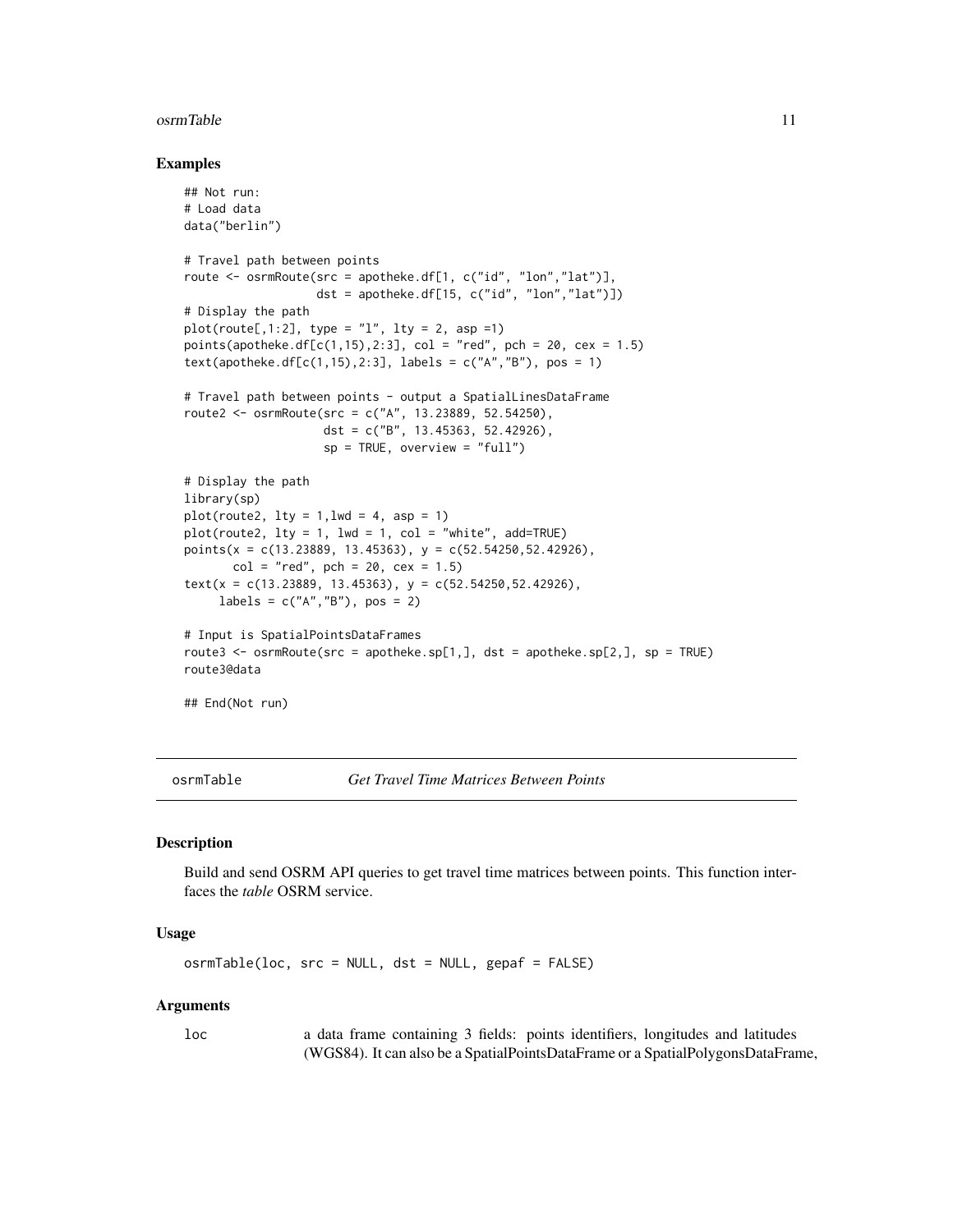<span id="page-11-0"></span>

|       | then row names are used as identifiers. If loc parameter is used, all pair-wise dis-<br>tances are computed.                                                                                                                                                                              |
|-------|-------------------------------------------------------------------------------------------------------------------------------------------------------------------------------------------------------------------------------------------------------------------------------------------|
| src   | a data frame containing origin points identifiers, longitudes and latitudes (WGS84).<br>It can also be a SpatialPointsDataFrame or a SpatialPolygonsDataFrame, then<br>row names are used as identifiers. If dst and src parameters are used, only pairs<br>between scr/dst are computed. |
| dst   | a data frame containing destination points identifiers, longitudes and latitudes<br>(WGS84). It can also be a SpatialPointsDataFrame or a SpatialPolygonsDataFrame,<br>then row names are used as identifiers.                                                                            |
| gepaf | a boolean indicating if coordinates are sent encoded with the google encoded<br>algorithm format (TRUE) or not (FALSE). Must be FALSE if using the public<br><b>OSRM API.</b>                                                                                                             |

#### Details

If loc, src or dst are data frames we assume that the 3 first columns of the data.frame are: identifiers, longitudes and latitudes.

#### Value

A list containing 3 data frames is returned. durations is the matrix of travel times (in minutes), sources and destinations are the coordinates of the origin and destination points actually used to compute the travel times (WGS84).

#### Note

If you want to get a large number of distances make sure to set the "max-table-size" argument (Max. locations supported in table) of the OSRM server accordingly.

#### See Also

#### [osrmIsochrone](#page-7-1)

```
## Not run:
# Load data
data("berlin")
# Inputs are data frames
# Travel time matrix
distA <- osrmTable(loc = apotheke.df[1:50, c("id","lon","lat")])
# First 5 rows and columns
distA$durations[1:5,1:5]
# Travel time matrix with different sets of origins and destinations
distA2 <- osrmTable(src = apotheke.df[1:10,c("id","lon","lat")],
                    dst = apotheke.df[11:20,c("id","lon","lat")])
# First 5 rows and columns
distA2$durations[1:5,1:5]
```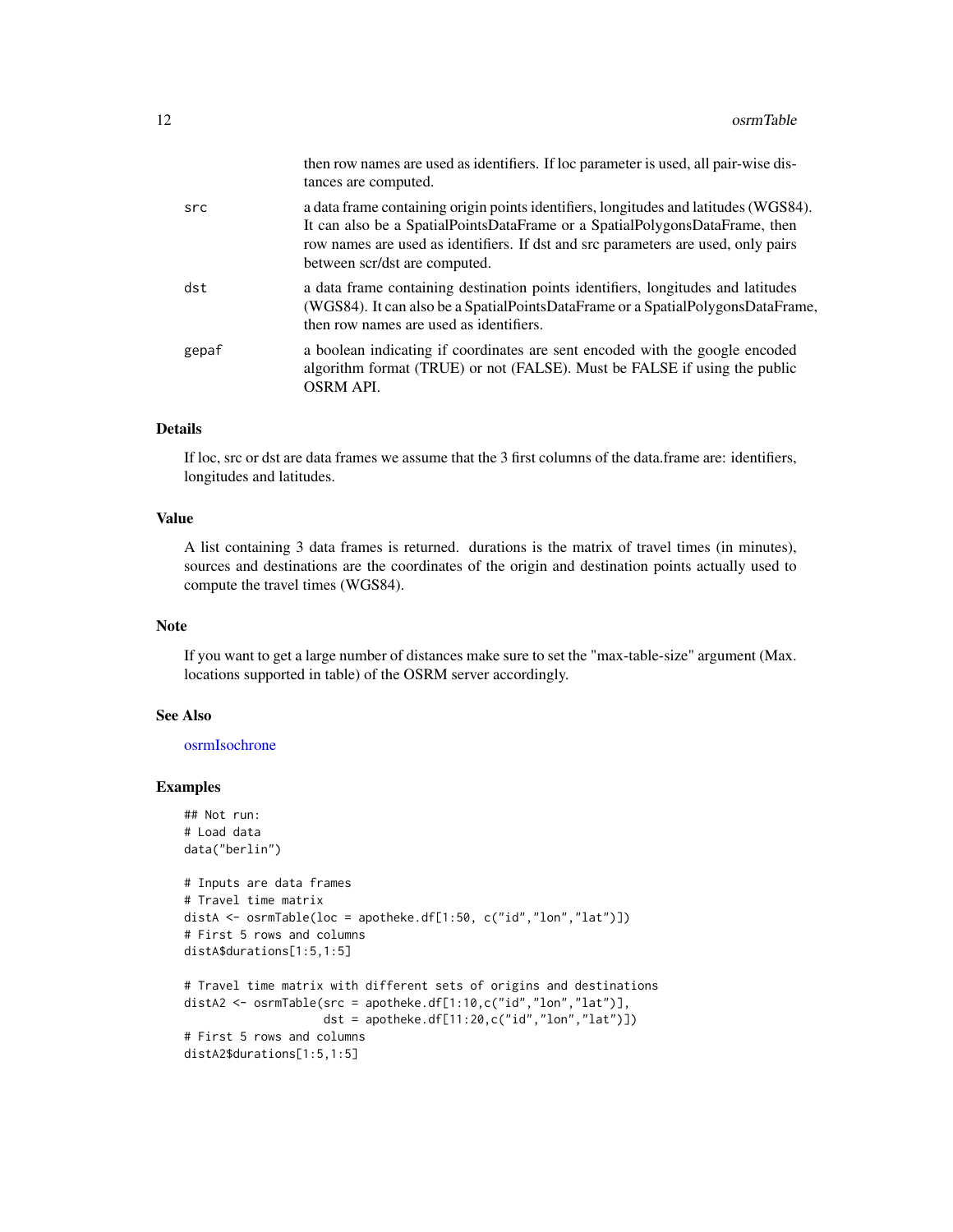#### <span id="page-12-0"></span>osrmTrip 13

```
# Inputs are SpatialPointsDataFrames
distA3 <- osrmTable(loc = apotheke.sp[1:10,])
# First 5 rows and columns
distA3$durations[1:5,1:5]
# Travel time matrix with different sets of origins and destinations
distA4 <- osrmTable(src = apotheke.sp[1:10,], dst = apotheke.sp[11:20,])
# First 5 rows and columns
distA4$durations[1:5,1:5]
## End(Not run)
```
<span id="page-12-1"></span>

osrmTrip *Get the Travel Geometry Between Multiple Unordered Points*

#### Description

Build and send an OSRM API query to get the shortest travel geometry between multiple points. This function interfaces the *trip* OSRM service.

#### Usage

osrmTrip(loc, overview = "simplified")

#### **Arguments**

| loc <sub>1</sub> | a Spatial Points Data Frame of the waypoints, or a data frame with points as rows<br>and 3 columns: identifier, longitudes and latitudes (WGS84 decimal degrees). |
|------------------|-------------------------------------------------------------------------------------------------------------------------------------------------------------------|
| overview         | "full", "simplified". Add geometry either full (detailed) or simplified according<br>to highest zoom level it could be display on.                                |

#### Details

As stated in the OSRM API, if input coordinates can not be joined by a single trip (e.g. the coordinates are on several disconnecte islands) multiple trips for each connected component are returned.

#### Value

A list of connected components. Each component contains:

trip A SpatialLinesDataFrame (loc's CRS if there is one, WGS84 else) containing a line for each step of the trip.

summary A list with 2 components: duration (in minutes) and distance (in kilometers).

#### See Also

[osrmRoute](#page-9-1)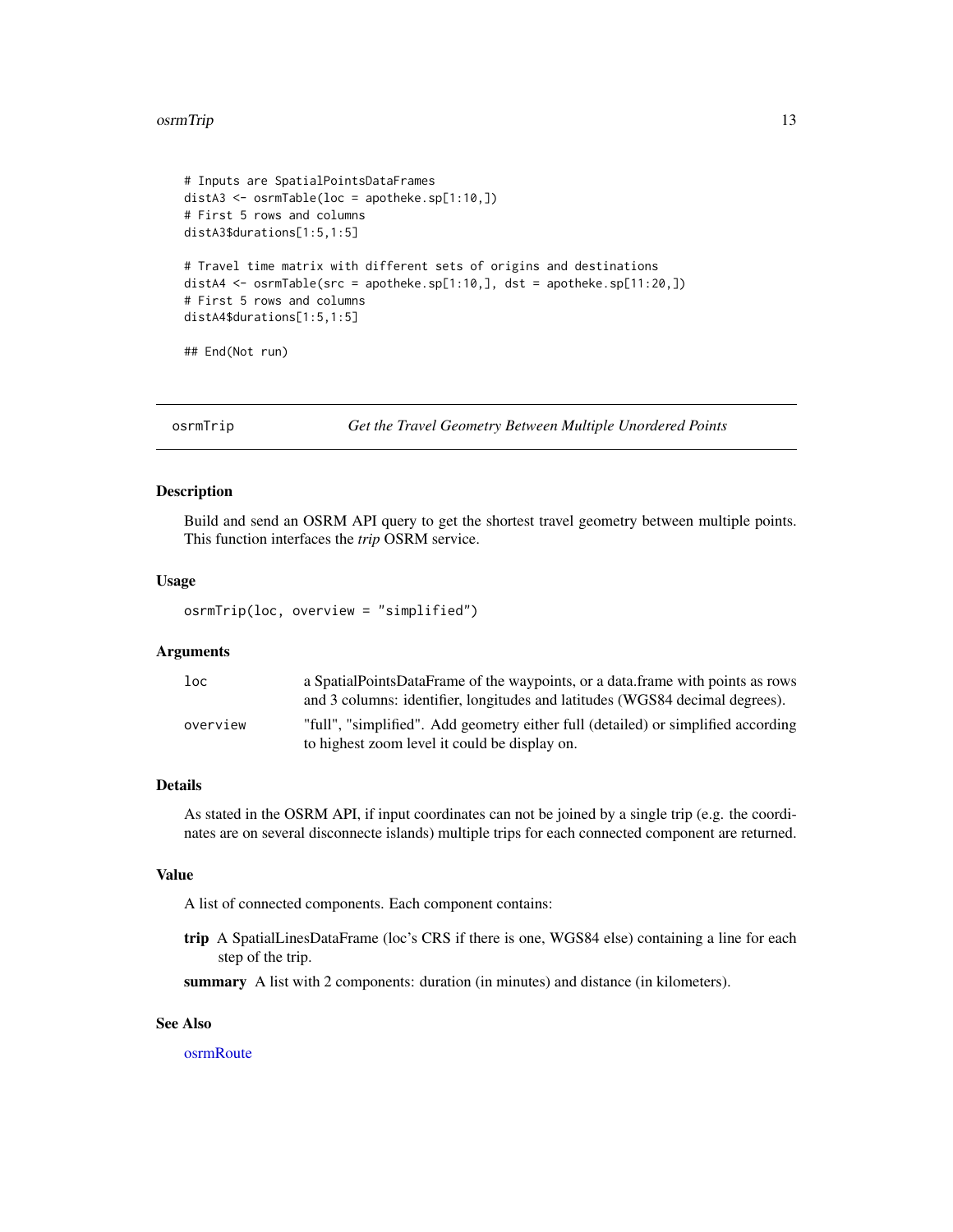#### <span id="page-13-0"></span>Examples

```
## Not run:
# Load data
data("berlin")
# Get a trip with a id lat lon data.frame
trips <- osrmTrip(loc = apotheke.df)
# Display the trip
library(sp)
plot(trips[[1]]$trip, col = "black", lwd = 4)
plot(trips[[1]]$trip, col = c("red", "white"), lwd = 1, add=T)
points(apotheke.df[, 2:3], pch = 21, bg = "red", cex = 1)
# Map
if(require("cartography")){
  osm \le getTiles(x = trips[[1]]$trip, crop = TRUE,
                  type = "cartolight", zoom = 11)
  tilesLayer(x = osm)
  plot(trips[[1]]$trip, col = "black", lwd = 4, add=T)
  plot(trips[[1]]$trip, col = c("red", "white"), lwd = 1, add=T)points(apotheke.df[, 2:3], pch = 21, bg = "red", cex = 1)
}
# Get a trip with a SpatialPointsDataFrame
trips <- osrmTrip(loc = apotheke.sp[1:10,])
# Map
if(require("cartography")){
  osm <- getTiles(x = trips[[1]]$trip, crop = TRUE,
                  type = "cartolight", zoom = 11)
  tilesLayer(x = osm)
  plot(trips[[1]]$trip, col = "black", lwd = 4, add=T)
  plot(trips[[1]]$trip, col = c("red", "white"), lwd = 1, add=T)plot(apotheke.split:10,], pch = 21, bg = "red", cex = 1, add=T)}
## End(Not run)
```
src *SpatialPointsDataFrame of 10 Communes in France*

#### Description

8 communes in France. The projection is RGF93 / Lambert-93.

#### Source

UMS RIATE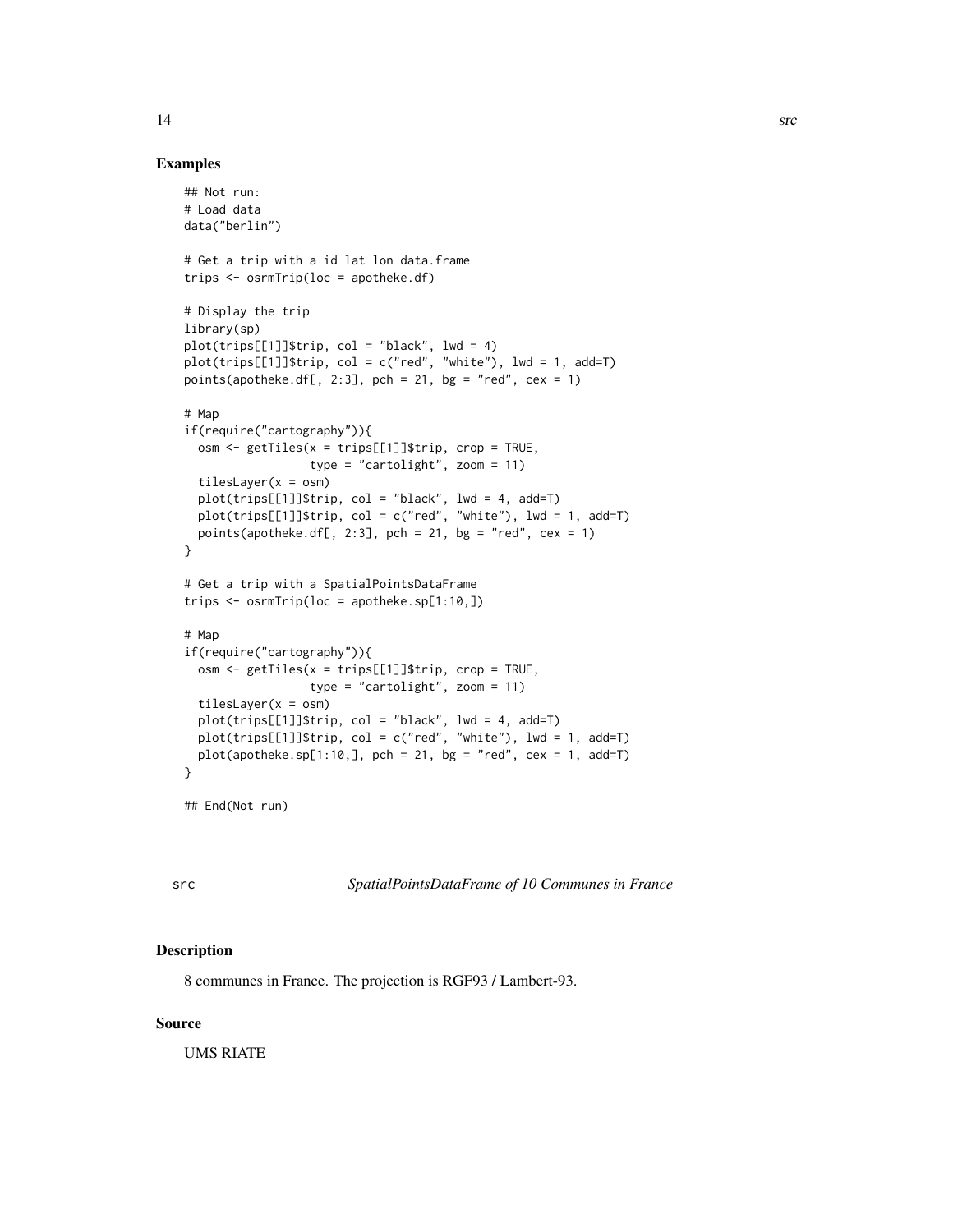Examples

```
## Not run:
# Load data
data("com")
### osrmTable ###
# Inputs are data frames
# Travel time matrix
distCom \leq osrmTable(loc = com[1:50, c("comm_id","lon","lat")])
# First 5 rows and columns
distCom$durations[1:5,1:5]
# Travel time matrix with different sets of origins and destinations
distCom2 <- osrmTable(src = com[1:10,c("comm_id","lon","lat")],
                      dst = com[11:20, c("comm_id", "lon", "lat")])# First 5 rows and columns
distCom2$durations[1:5,1:5]
# Inputs are SpatialPointsDataFrames
distCom <- osrmTable(loc = src)
# First 5 rows and columns
distCom$durations[1:5,1:5]
# Travel time matrix with different sets of origins and destinations
distCom2 <- osrmTable(src = src, dst = dst)
# First 5 rows and columns
distCom2$durations[1:5,1:5]
### osrmRoute ###
# Travel path between points
route <- osrmRoute(src = com[1, c("comm_id", "lon","lat")],
                   dst = com[15, c("comm_id", "lon","lat")])
# Display the path
plot(com[c(1, 15), 3:4], asp =1, col = "red", pch = 20, cex = 1.5)
points(root = [1:2], type = "l", lty = 2)text(com[c(1,15),3:4], labels = com[c(1,15),2], pos = 2)# Travel path between points - output a SpatialLinesDataFrame
route2 <- osrmRoute(src=c("Bethune", 2.64781, 50.5199),
                    dst = c("Renescure", 2.369521, 50.72761),
                    sp = TRUE, overview = "full")
# Display the path
plot(com[c(1,4),3:4], asp =1, col = "red", pch = 20, cex = 1.5)
plot(root2, 1ty = 1, 1wd = 4, add = TRUE)plot(root, 1ty = 1, 1wd = 1, col = "white", add=True)text(com[c(1,4),3:4], labels = com[c(1,4),2], pos = 2)# Input is SpatialPointsDataFrames
route3 <- osrmRoute(src = src[1,], \, dst = dst[1,], \, sp = TRUE)route3@data
```
 $\frac{15}{15}$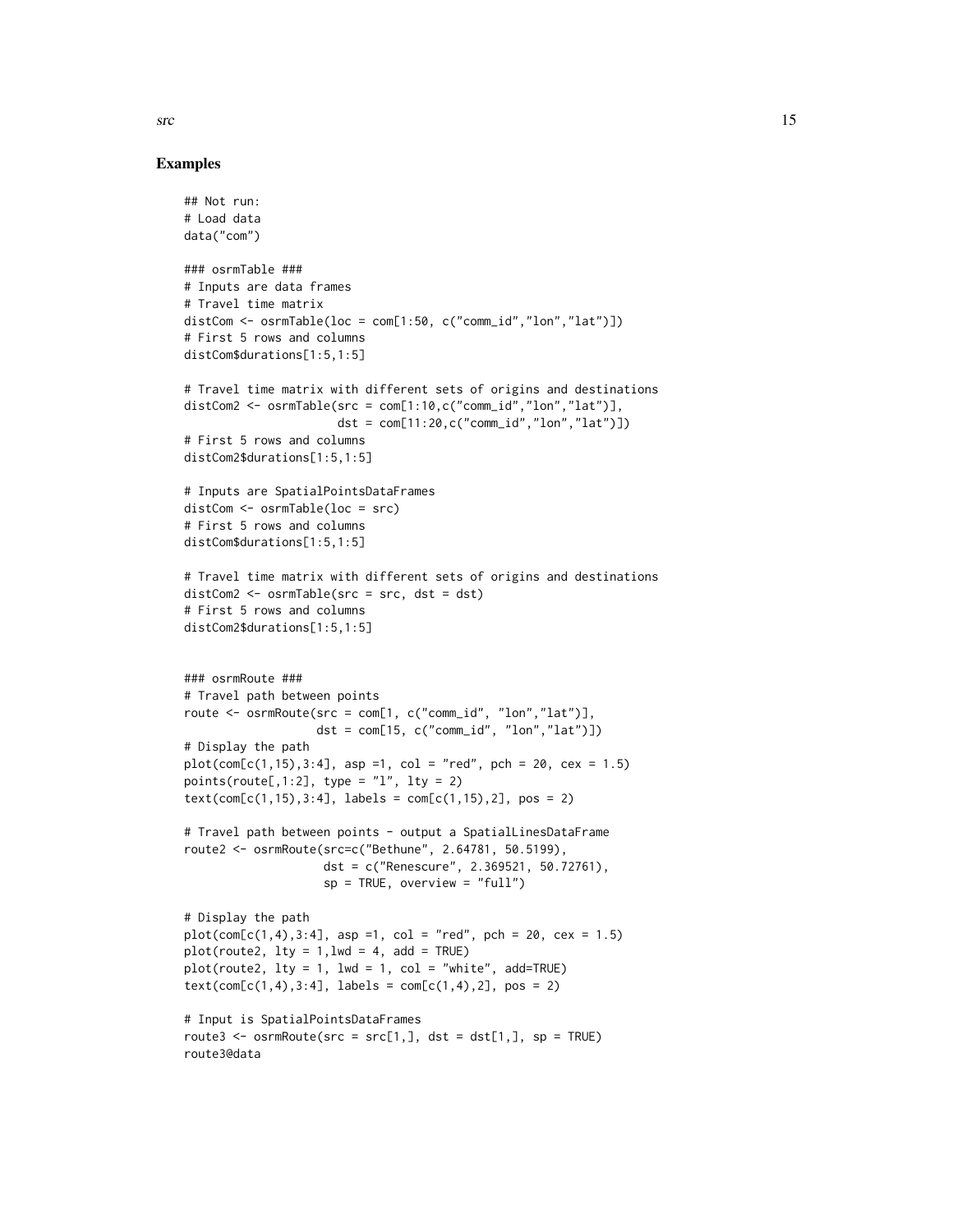```
### osrmTrip ###
# Get a trip with a id lat lon data.frame
trips \leq osrmTrip(loc = com[1:9, c(1,3,4)])
# Display the trip
plot(trips[[1]]$trip, col = 1:5)points(com[1:10, 3:4], pch = 20, col = "red", cex = 0.5)# Map
if(require("cartography")){
  osm <- getTiles(x = trips[[1]]$trip, crop = TRUE, type = "osmgrayscale")
  tilesLayer(x = osm)
  plot(trips[[1]]$trip, col = 1:5, add = TRUE)
  points(com[1:9, 3:4], pch = 20, col = "red", cex = 2)
}
# Get a trip with a SpatialPointsDataFrame
trips <- osrmTrip(loc = src)
# Map
if(require("cartography")){
  osm <- getTiles(x = trips[[1]]$trip, crop = TRUE, type = "osmgrayscale")
  tilesLayer(x = osm)
  plot(src, pch = 20, col = "red", cex = 2, add = TRUE)plot(trips[[1]]$trip, col = 1:5, add = TRUE, lwd=2)
}
### osrmIsochrone
# Get isochones with lon/lat coordinates, default breaks
iso <- osrmIsochrone(loc = c(6.026875, 48.93447))
plot(iso, col = paste0(rep("grey", nrow(iso)), c(seq(80,20,length.out = nrow(iso)))))
# Man
if(require("cartography")){
  osm <- getTiles(x = iso, crop = TRUE, type = "osmgrayscale")
  tilesLayer(x = osm)
  breaks <- sort(c(unique(iso$min), max(iso$max)))
  cartography::choroLayer(spdf = iso,
                          var = "center", breaks = breaks,
                          border = NA,
                          legend.pos = "topleft",legend.frame = TRUE,
                          legend.title.txt = "Isochrones\n(min)",
                          add = TRUE)
}
# Get isochones with a SpatialPointsDataFrame, custom breaks
iso2 <- osrmIsochrone(loc = src[1,], breaks = seq(from = 0, to = 40, by = 5))
```
# Map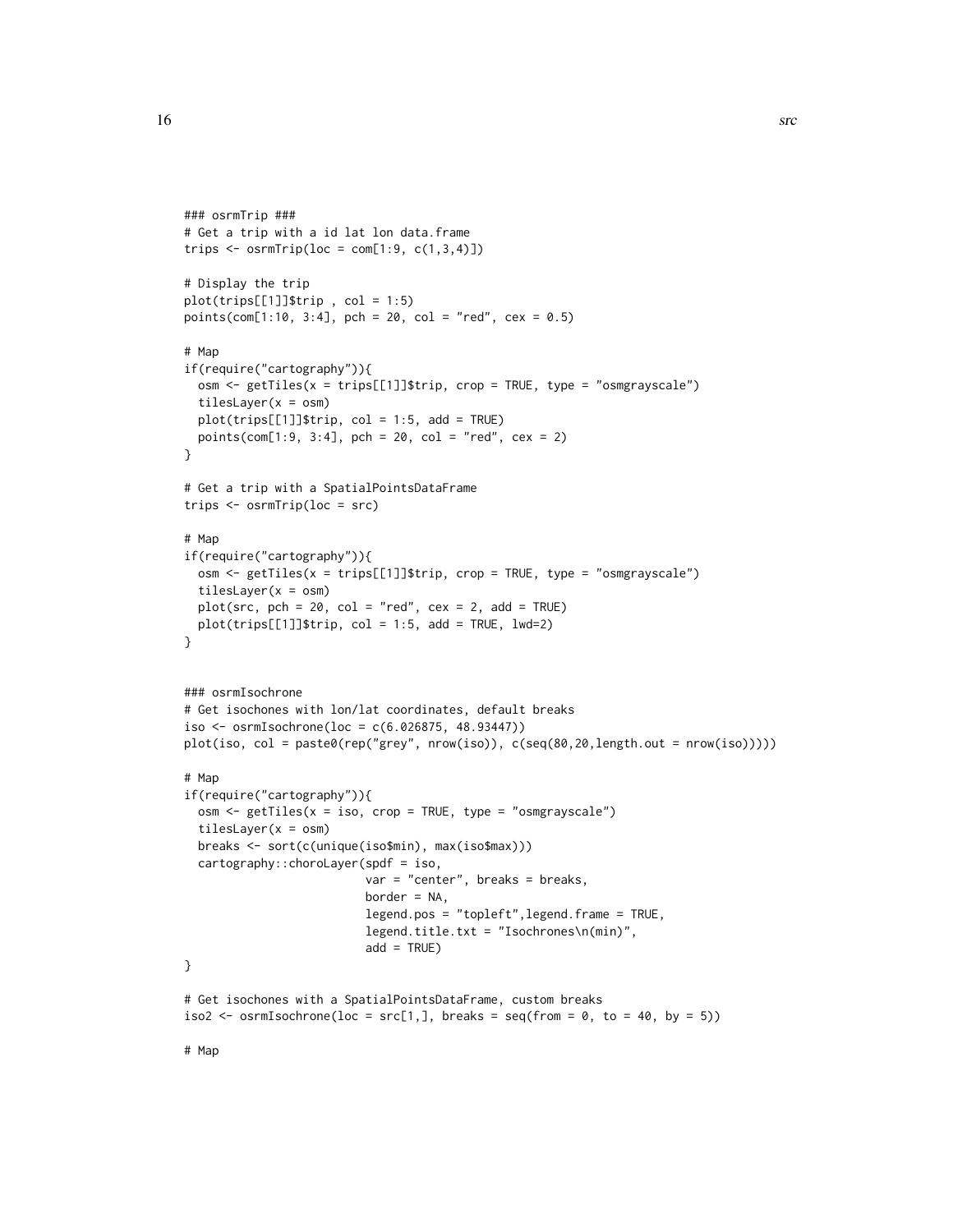```
if(require("cartography")){
  osm2 <- getTiles(x = iso2, crop = TRUE, type = "osmgrayscale")
  tilesLayer(x = osm2)
  breaks2 <- sort(c(unique(iso2$min), max(iso2$max)))
  cartography::choroLayer(spdf = iso2,
                         var = "center", breaks = breaks2,border = NA,
                          legend.pos = "topleft",legend.frame = TRUE,
                          legend.title.txt = "Isochrones\n(min)",
                          add = TRUE)
}
```

```
## End(Not run)
```